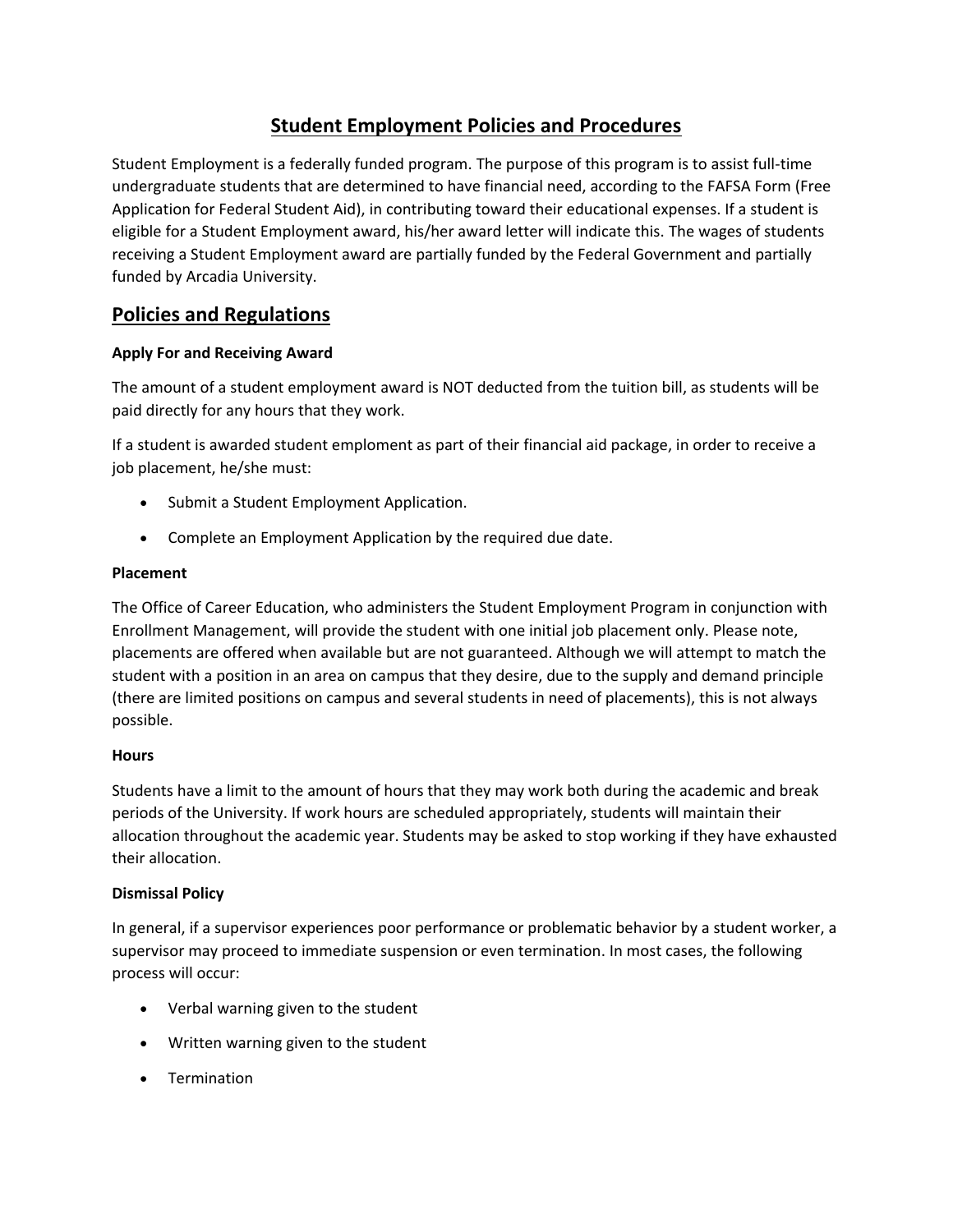# **Expectations**

### **What's Expected of Students**

- Quality work
- Appropriate attire
- Positive attitude
- Promptness
- Appropriate notification of supervisor of any absences, either planned or unplanned
- Maintaining confidentiality of documents, discussions, etc. within the workplace
- Monitoring use of one's student employment award allocation (information provided in the timesheet system) and appropriate notification of one's supervisor when they are close to exhausting their allocation
- Prompt completion and submission of biweekly timesheets to immediate supervisor

### **What Students Can Expect**

- Clear expectations of work to be completed
- Pleasant and equitable treatment by supervisors
- Compensation for all hours entered into the electronic time sheet system and approved by a supervisor
- Payment in a timely manner

# **Hiring Procedures**

- 1. Students who receive a Student Employment Award or Institutional Student Employment Award as part of their financial aid package will be sent an email in June with a link to the online Student Employment Application. Students seeking a campus job placement must complete this application online.
- 2. Prior to the start of the academic semester, the student will be sent an e-mail via Arcadia's campus e-mail system. It will indicate the department, supervisor contact information, and additional requirements to begin working. Or, the student will receive notification that they are on a waitlist for a position.
- 3. Once the student receives his/her placement e-mail, he/she should contact the supervisor indicated to work out an amiable schedule, review job requirements and determine if the placement is appropriate.
- 4. Students employed on campus must complete all appropriate payroll information prior to beginning their position.